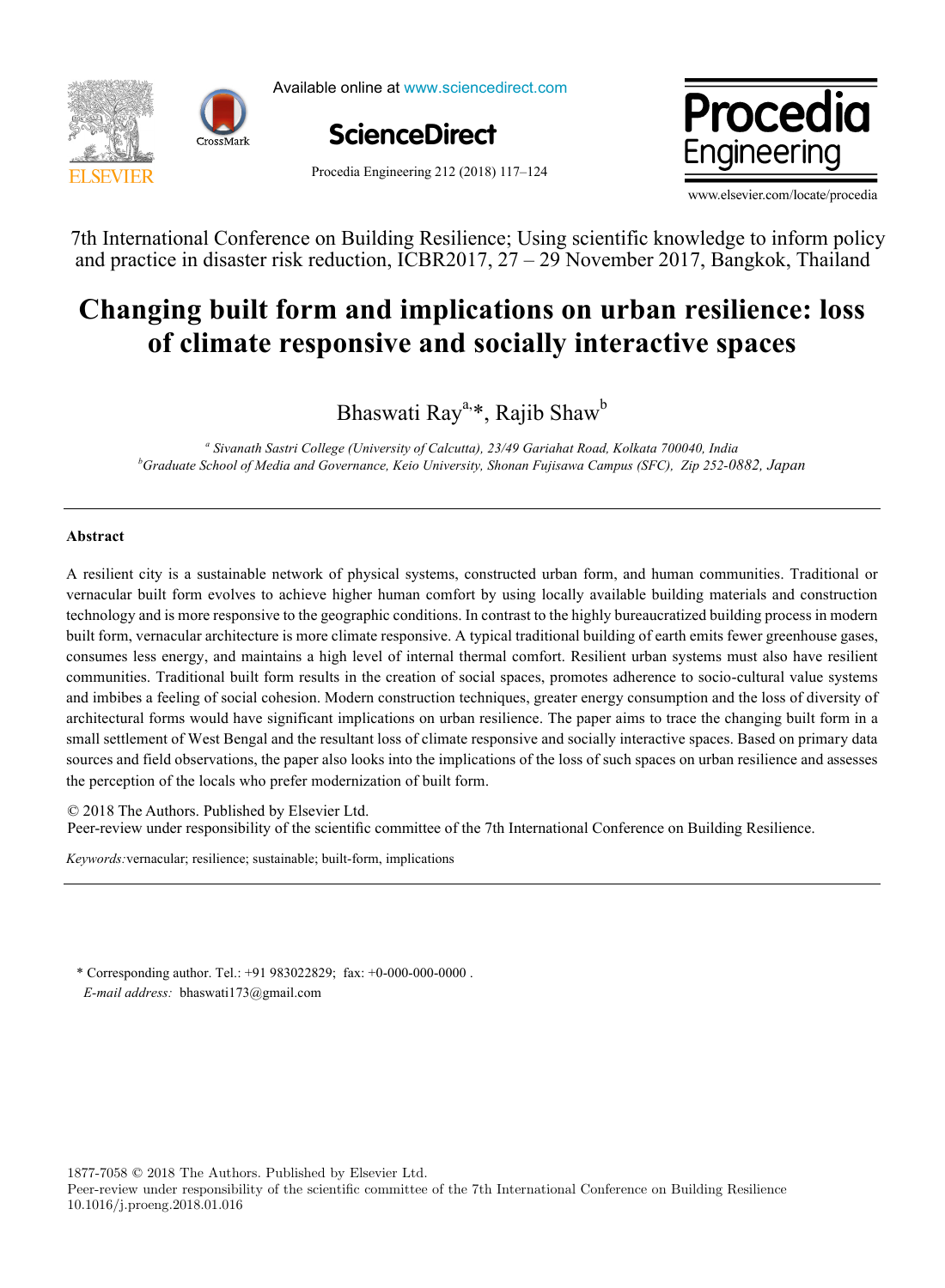#### **1.1 Introduction to changing built form and urban resilience**

Resilience has emerged as an attractive perspective with respect to cities, often theorized as highly complex, adaptive systems [1]. Unprecedented urbanization has transformed the planet from 10 percent urban in1990 to more than 50 percent urban in just two decades [2]. Although urban areas cover less than 3 percent of the Earth's surface, they are responsible for an estimated 71 percent of global energy-related carbon emissions [3]. As cities continue to grow and grapple with uncertainties and challenges like climate change, urban resilience has become an increasingly favoured concept [4]. A resilient city is a sustainable network of physical systems, comprising of the natural environment, the constructed urban form/ built form, and the human communities.

The spectrum of built form, constituting buildings and the human made spaces between buildings, ranges from vernacular or traditional at one end of the continuum to the organizational management of design at the other. Vernacular built form emerges from a slow evolution of form based on available technology, economy and social patterns of the very people whose hands shape the physical environment in which they dwell [5]. The production is often a natural fit between form and occupancy and is conceived as a preindustrial condition. Traditional or vernacular built form evolves to achieve higher human comfort by using locally available building materials and construction technology which are more responsive to their geographic conditions [6]. In contrast to the highly bureaucratized building process in modern built form, vernacular architecture is more climate responsive. A typical traditional building of earth emits fewer greenhouse gases, consumes less energy, and maintains a high level of internal thermal comfort, regardless of the solar radiation outside.

Traditional architecture also forms the backbone of the socio-cultural set up of a place [6]. It results in the creation of socially responsive spaces and the development of traditional customs that continue to sustain the socio-cultural value system and a feeling of social cohesion. It is often conceived as a continuing dialogue between generations. Environmental and cultural sustainability and resilience is thus inherent in vernacular built form. Adherence to traditional urban form, however, is interpreted as stagnation, incapable of meeting the needs of an increasingly heterogeneous population.

At the other end of the continuum of building production, opposite to the vernacular tradition, is a type that might be called 'organizational management of design' [5]. Here the production of built form involves not the occupants but a cast of bureaucrats, committees, and entrepreneurs, who 'place a product on the market' [5]. The marketplace drives the production of the built environment, in the complex context of private interests, public agencies, and regulations. The highly bureaucratized modern construction techniques with artificial air conditioning, greater energy consumption, loss of diversity of architectural forms and socially interactive spaces, would have significant implications on urban resilience. Climate induced higher temperatures would increase energy consumption even in low income countries under the impact of rising income and increased urbanization. Typically, 'organizational management' is associated with postindustrial economy, the rise of the service sector, mass production and specialization.

## **1. 2 Objectives of the Study**

- To evaluate the traditional or vernacular built form with respect to climate responsive and socially interactive spaces in a small settlement in West Bengal.
- To understand the implications of changing built form on urban resilience
- To review the perception of the local residents towards changing built form

#### **2. The Study Area**

The area under study is the 200 year old settlement of Malancha in C.D. Block Kharagpur II, at a distance of 140km from Kolkata, the capital city of West Bengal, India (Fig. 1). Located 5km from Kharagpur Railway Station and 12km from the district headquarter of Medinipur, the old settlement has been witnessing changes in urban built form while trying to adhere to traditions and the heritage resources. A smaller area was delineated for a micro level study to comprehend the changes in built form and the obvious implications on urban resilience.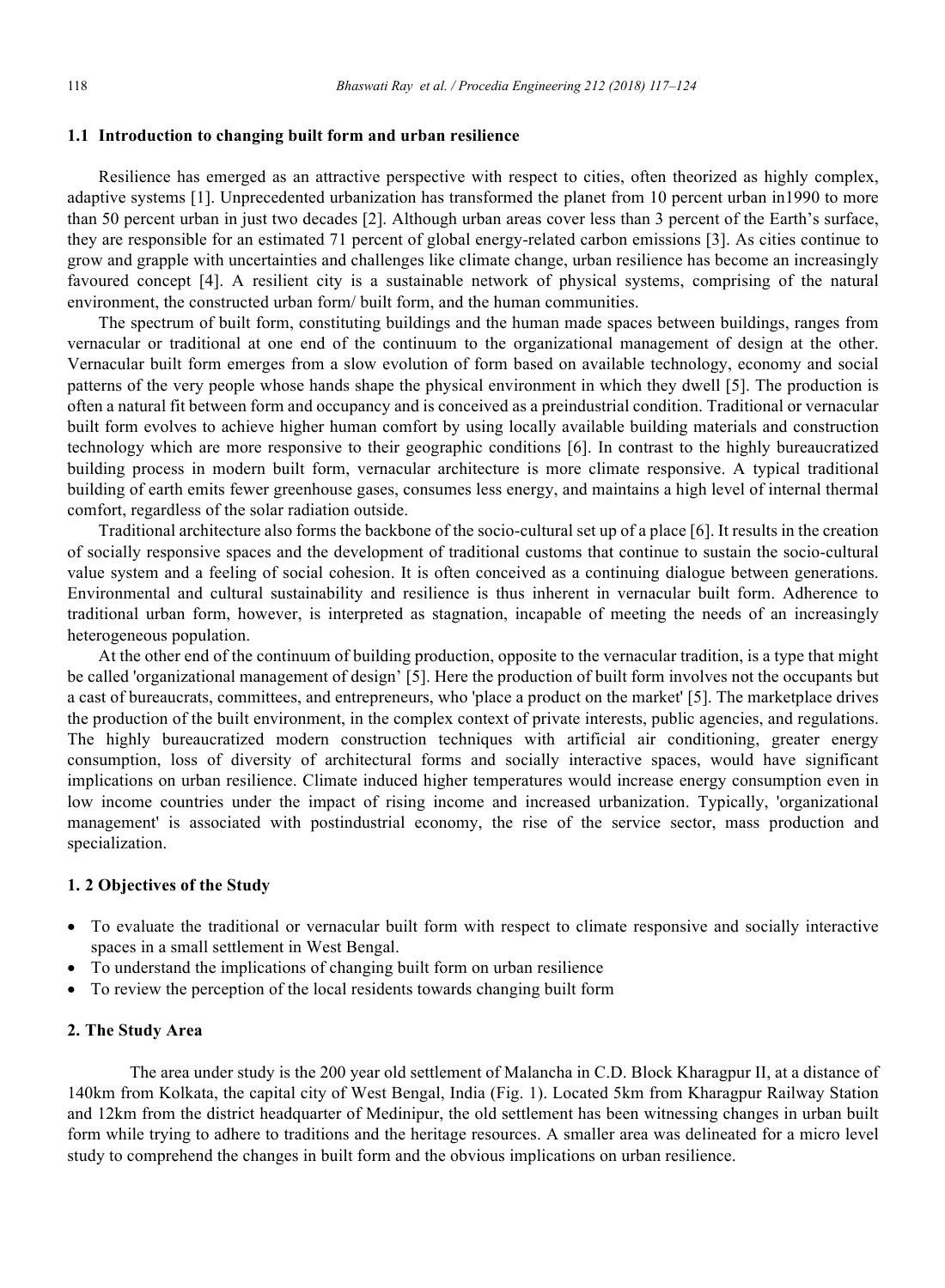

#### Fig. 1. Study area

## **3. Methodology applied**

The work is based mostly on primary data and literature review.

- Literature review: relevant literature was consulted with an aim to understand the importance of vernacular architecture to climate resilience and its adherence to socio-cultural value system. Evolved over time, resilience is inherent in traditional built form. A change in built form is thus expected to have immense implications on urban resilience. Such implications of a changing built form were also examined through the study of relevant literature.
- Field Observation: Field visits to the study area located along Malancha Road were also undertaken. Based on detailed field observations, the traditional built form was analysed with special reference to climate responsive and socially interactive spaces inherent in such built form. The increasing number of houses with modern architectural designs, the loss of passive cooling elements and spaces of social interaction along with the increased use of artificial climate control devices were also observed.
- Primary data collection: survey was conducted through properly structured questionnaires in 200 households in the study area. Stratified random sampling was done to ensure the inclusion of both traditional houses and the newly constructed modern houses. The questionnaire was intended to find out the nature of changes witnessed in built form, the reasons cited by the local community promoting such changes or for adhering to traditional built form and to assess the perception of the local community towards the changing built form.

## **4. Vernacular architecture resulting in the creation of climate responsive and socially interactive spaces**

Traditional houses in the study area are best described as grouping of isolated rectangular huts around a courtyard (Fig. 2). The central courtyard, used for festivals and social functions, plays a vital role in maintaining family bonding. The house is demarcated into the outer or formal zone comprising the main living room or 'Baithak Ghar' for guests and the inner informal zone with sleeping spaces, toilets and kitchen. The informal zone is sometimes approached directly but more often through the outer Baithak. All the rooms, except the Baithak Ghar or outer house, have shaded verandahs oriented towards the courtyard. The Baithak has a shaded outer verandah and the main entrance.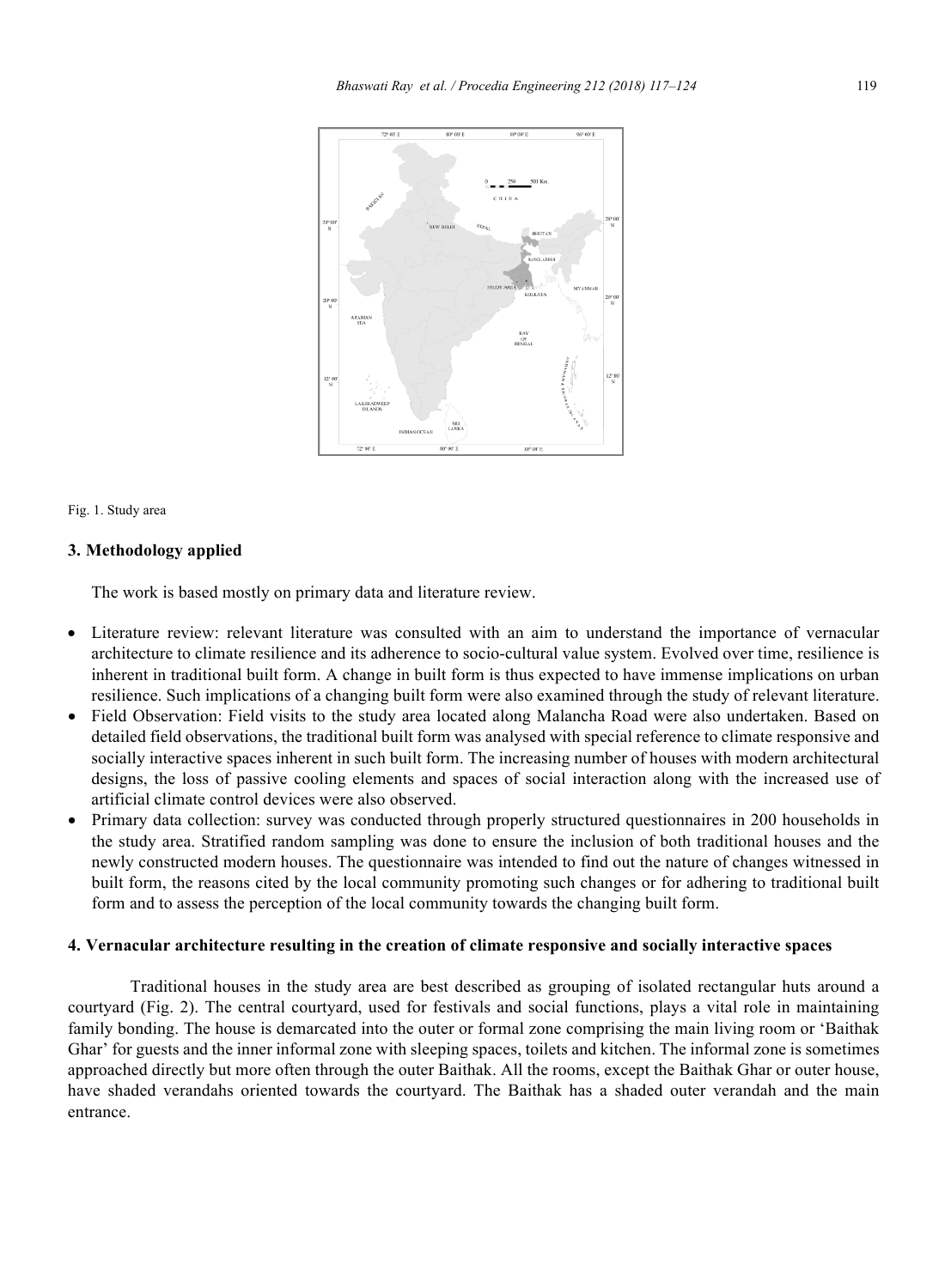

Fig. 2. Traditional houses with buffer spaces

The huts are constructed as single rooms, often double storied, and are mostly built of mud or sun dried earthen blocks, brick and lime mortar. Good thermal storage capacity of the thick mud walls provide a stable temperature inside the building.The roofing materials vary from thatches and bamboo poles to tiles and C.I. sheets. It is to be noted that mud, brick, bamboo and asbestos are bad conductors of heat and help in making the houses warmer in winter and cooler in summer. Additional bamboo poles beneath the roof provide excellent insulation. The sloping roofs extend sufficiently to protect the walls from heavy rain.

The central courtyard is an important element in traditional built form. Apart from enhancing family bonding it is ideal for the hot and humid tropics as it draws in cool air which gets circulated within the interiors to replace foul, hot air. The courtyard functions as a convective thermostat and gives protection from extremes of weather. Courtyards moderate the extreme effects of the hot summers and cold winters, and average out the large diurnal temperature differences in the study area. They minimize the surface exposed to sunlight and provide maximum shade and ventilation while acting as a source of sunlight inside the rooms and restricting the use of electrical lamps. The mud plinths contribute in keeping the indoor temperature cool and comfortable. Balconies act as buffer spaces (Fig. 2) and moderates outside extremes of temperature. The built in storage spaces inside the thick mud walls increase open space within rooms, allows greater wind circulation and releases stored heat. It thus helps in maintaining a high level of internal thermal comfort.

In order to reduce the sunlight absorption and hence the indoor temperature, openings are retreated into the facade to make more shade. The covered entrance facing south or east is more common to absorb less solar radiation during the summer and more solar radiation during the winter. Windows are small and few in number, faced mostly towards the courtyards and cover less than 10 percent area in the exterior walls. The high sill level and small opening of the windows, particularly on the exterior walls reduces heat absorption. They restrict the dry hot winds in summer by compressing air at the entry level. The air suddenly expands inside the building thereby providing cooler air by the principle of venture effect [7]. Additional shading elements are also introduced to reduce the heat inside buildings. These shading elements also protect the mud walls from excessive monsoon rain. Using bright colours to cover the buildings, especially the roofs, which are the most exposed to sunlight, increases the albedo (high reflection coefficient), reflects more of the sun rays and prevents heat absorption. Passive cooling with the help of more water elements like ponds and wells for drinking water supply and large number of open spaces are an integral part of a traditional settlement. Plants in the courtyards and in the neighbourhood provide shade and increase the air cooling potential. By increasing air moisture through the vapour transmission process, plants make the air flow cool before reaching the building. It thus further helps in maintaining a more comfortable temperature within and around the built environment.

Vernacular built form thus results in the creation of climate responsive spaces. The basic idea is to provide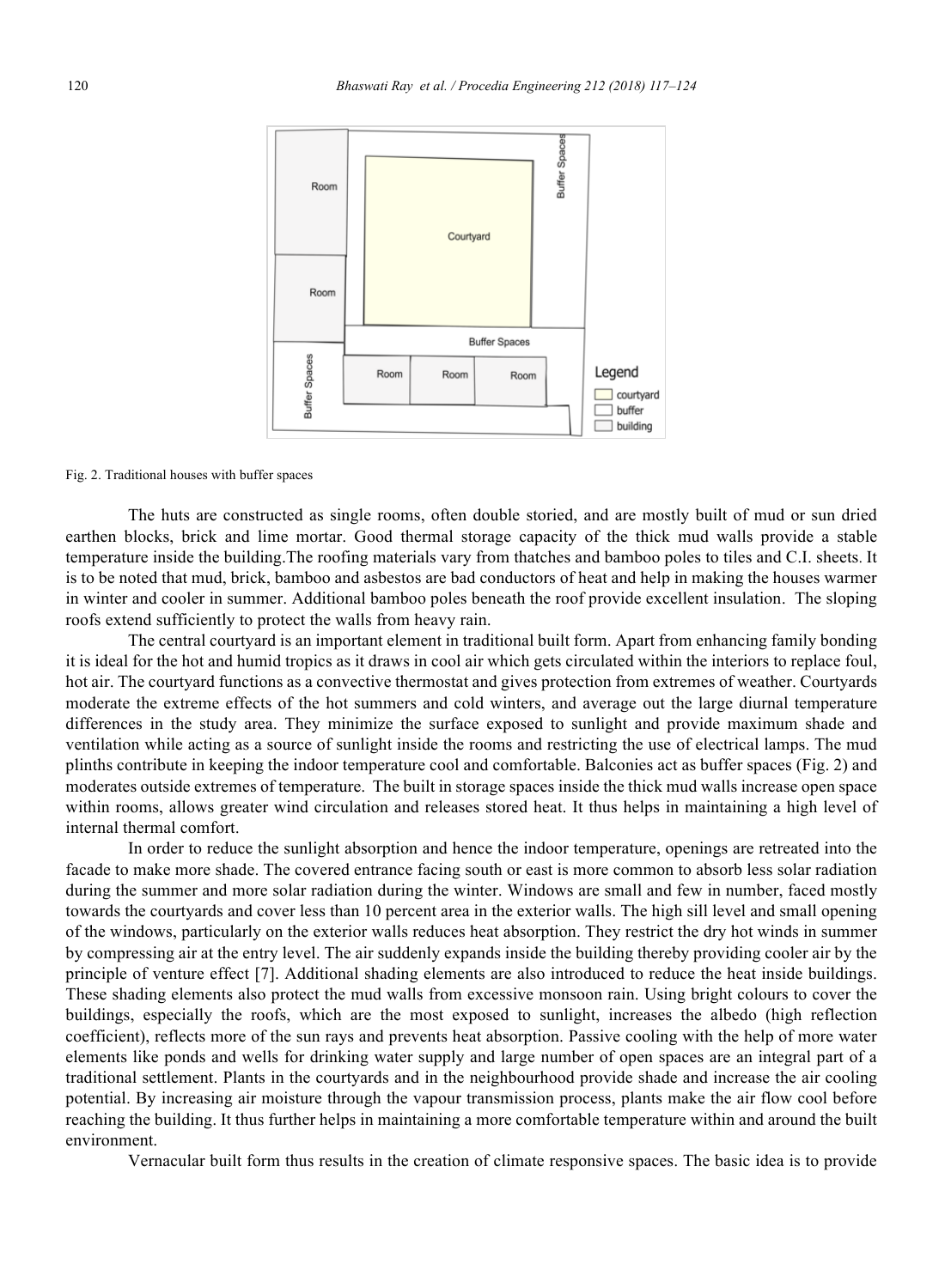comfort in close interaction with the dynamic conditions of the environment [6]. Climate responsive designs can improve human comfort and substantially reduce the economic and environmental costs of buildings.

Resilient urban systems must also have resilient communities. Traditional built form results in the creation of social spaces and the development of traditions that sustain the socio-cultural value system and maintain a feeling of social cohesion. Houses cannot be seen in isolation, but most of them should be viewed as part of a total social and spatial system, which relates the houses, way of life, settlement, and even landscape [8].Spaces of social interaction are inherent in vernacular built form. The extended shaded balcony creates spaces for social interaction. There is a strict and continued adherence to traditional customs and value system like the earthen pots beneath the additional shading element of the roof that serve as homes for pigeons. The traditional belief is that housing pigeons increases prosperity and happiness within the family. Such adherence to age old customs and traditions imbibes a strong sense of social bonding, thereby ensuring stronger community resilience.

Resilient cities or neighbourhoods focus energy and resources on conserving and creating strong vibrant places which soon become a significant component of the local structure and creates a strong sense of cultural identity. The area under study has also preserved traditional public places and heritage sites like the 200 year old temple sites. Surrounding the temples are open public spaces where fair is held twice a year, once in March and once in October that attracts large number of tourists from far and near. These heritage sites thus make the area vibrant and help in preserving the cultural identity. The open green areas are useful in reducing the urban heat island impact and enhance the thermal comfort of urban space.

#### **5. Changing built form and implications on urban resilience**

Adherence to vernacular built form, however, is interpreted as a no-growth movement. It intensifies the level of dissatisfaction about the traditional built environment being rarely flexible enough or diverse enough to meet the needs of an increasingly heterogeneous population. Thus evolved the organizational management of design where built form is merely a commodity to be sold at the market. Industrialization of construction techniques and extensive use of artificial air conditioning systems have destroyed the diversity of architectural forms and made them similar all over the world [9].

The study area is also witnessing bureaucratization of building design and construction techniques. Mud houses are getting continuously replaced by concrete structures as is evident from the reduction in the number of traditional mud houses in the study area. In 1996, 71.43percent of the houses in the study area were traditional mud houses. The percentage has decreased to 42.86 percent in 2016. The plinths of the houses are now built with cementmortar and brick, ensuring easy movement within the house all year round. The number of stories has also increased. Because of the demand for more built space the central courtyards are now replaced by new construction resulting in the creation of compact urban form. The passive cooling elements like additional shading, plants and water elements are gradually disappearing. The ponds that once supplied drinking water to the households, has been converted into garbage disposal sites as municipal water supply replaces pond water for drinking and bathing.

The changing built form and concrete structures have their own advantages. The mud plinth in earlier construction increased the dampness inside buildings while the mud floor and mud walls are difficult to maintain because of the monsoon climate. The compact urban built form and higher buildings are casting more shadows between buildings and has reduced the number of surfaces exposed to solar radiation, minimizing heat absorption in summer and reducing indoor heat loss in winter. The narrow streets act like a yard at the urban scale and allow highspeed cool air to flow through. Compared to the earlier low density residential neighbourhood, the high density urban land use has made the neighbourhood vibrant while optimizing the utilization of space. The use of the ground floor for commercial activities has further increased the commercial dynamism of the place.

However, the modern built form is less climate responsive and hence likely to have greater adverse impacts on the environment. The use of concrete has increased the amount of heat absorption. The reduction in open spaces inside and around the buildings has reduced the flow of air and increased heat storage within buildings. The availability and increased use of modern technology like refrigerators and air conditioners has increased energy consumption with adverse impacts on the environment. The use of artificial cooling elements has increased significantly in the study area. In 1996 none of the houses had artificial air conditioning. However, in 2016 air conditioners are being used by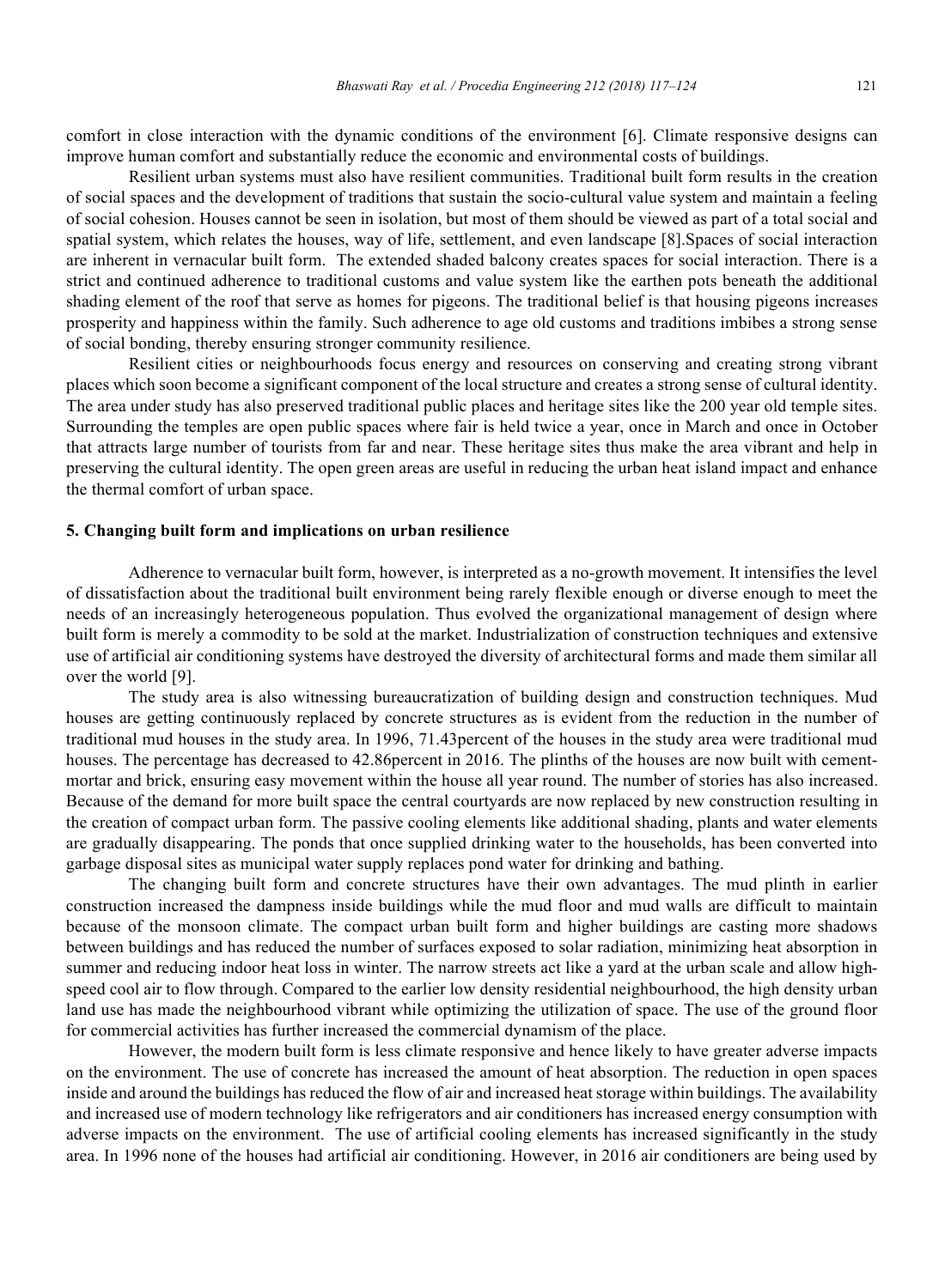12percent of the respondent households, which amount to 21.05percent of the modern concrete structures. Modern built form has also resulted in the loss of spaces of social interaction. The balconies extending into the courtyards or into the streets from the Baithak Ghar have disappeared along with the central courtyards where festivals and ceremonies were traditionally held. This has weakened the social bonding. Changing built form has in fact resulted in the creation of spaces of social isolation and disregard for social traditions.

Changes in built form thus results in the loss of climate responsive and socially interactive spaces. Contemporary designs are heavily dependent on energy consumption because of their association with mechanical devices to control the micro-climate inside the buildings. The adverse environmental impacts of modern technology and artificial cooling on the one hand and the disappearance of passive cooling elements on the other also makes the modern built form less resilient. Unsynchronised development and increase of vehicular traffic within the narrow lanes further reduces its environmental viability. The adverse impacts of the loss of social values and traditions, community feeling and the changing built form from vernacular to modern, makes the system culturally less sustainable and hence weakens community resilience. It is thus necessary to continue the use of passive and indigenous technologies with modern adaptations to make the built environment environmentally and culturally sustainable.

#### **6. Changing built form and local perception**

Primary survey was conducted in 200 households located along the Malancha Road. Stratified random sampling was undertaken to ensure adequate representation of the traditional as well as the modern houses. Since traditional houses account for 42percent of the total houses in the study area, 50percent of the sample households continue to reside in traditional houses. The respondents chosen for the survey are all adults and aged 20 years and above. Majority of the respondents belonged to the middle ages ranging between 30 years to 40 years. Together they accounted for 46.3percent of the respondents. The level of education is found to be quite high. 25percent of the respondents have completed education up to the higher secondary level while another 25percent are graduates. Another 21.43percent have studied up to the post graduation level. In fact 53.57percent of the respondents have completed education up to the graduation level. Because of its proximity to Kharagpur town, the area under study has a high level of education. The monthly household income varies between Rs 20, 000 to Rs 40,000 in majority of the surveyed households. In the occupational structure, majority of the respondents are employed in the service sector amounting to 32percent of the respondent population. Another 30 percent are either self employed or engaged in business.



Fig. 3. Reason for continuing to reside in the traditional houses

Most of the respondents were found to be in favour of modernization of architectural form and lifestyle. For them, modernization and technological innovations are inevitable. Traditional houses account for 50percent of the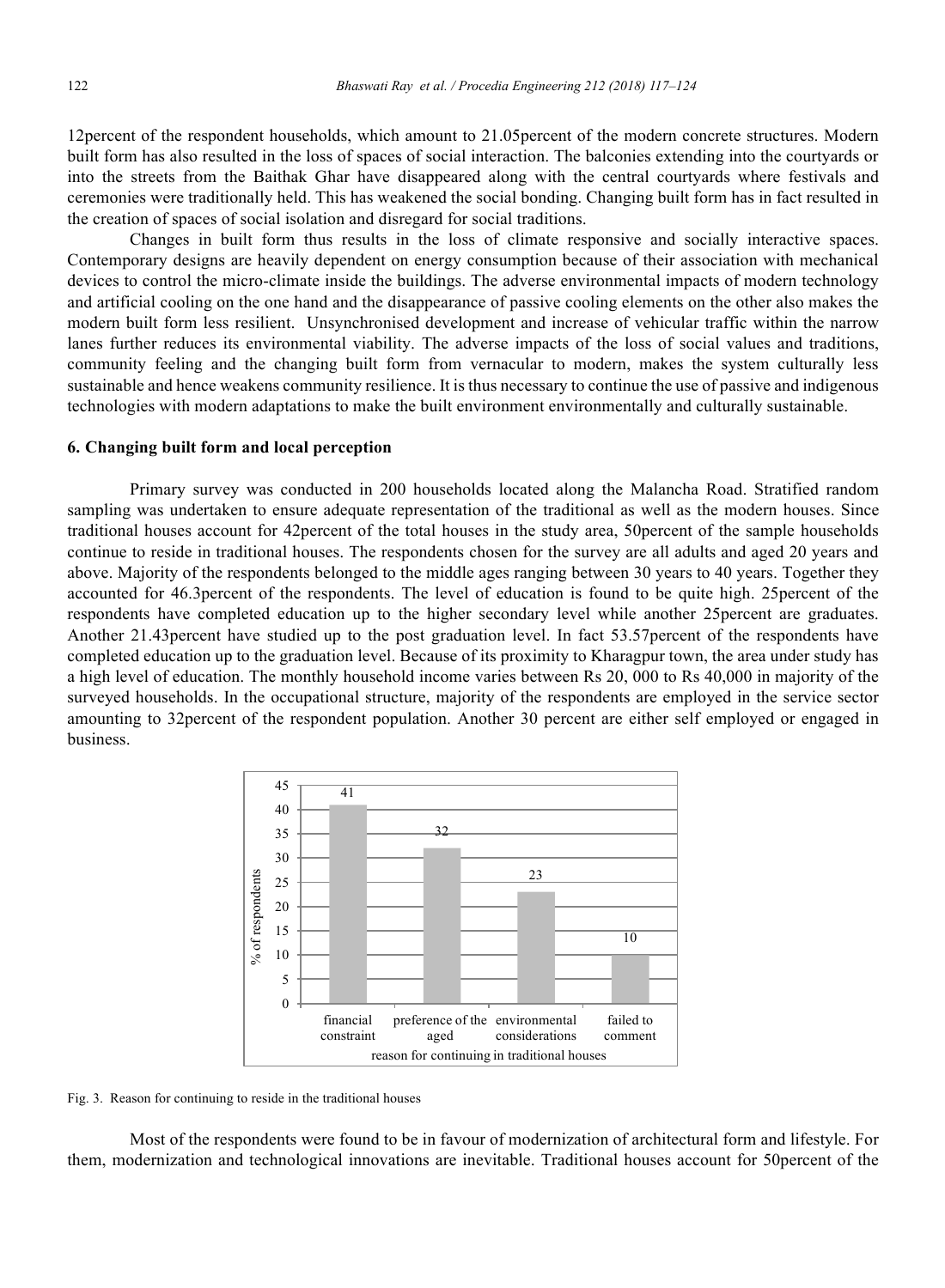surveyed households. 41percent of the surveyed households continue to reside in the traditional houses under financial constraint. For another 32percent it is the very strong preference of the aged members of the family to continue residing in their traditional houses. They have resisted modernization of any form. 23percent households are sceptical about the impact of modernization and fears undesirable social and environmental consequences and hence prefer the traditional mud houses. Another 10percent failed to comment on their preference for modification and modernization of their traditional houses (Fig. 3).

74percent respondents prefer modern architectural elements and built form, including those who continue to stay in their traditional houses. For 32percent of the respondents preferring modern built form, the greater convenience in modern houses lured them towards modern houses and urban form, modern amenities and household gadgets .For another 27percent the house is not merely a shelter, it is an appreciating asset. They thus prefer a more durable brick and mortar home. For 21percent it is the preference of the younger generation for modern household gadgets and comfort. They are afraid that the younger generation might otherwise refuse to stay back in their ancestral home. The improved standard of living, higher levels of education and the attraction of modern amenities is responsible for the preference of modern concrete houses and modern household gadgets to ensure comfort and safety. The respective percentages of respondents are 7percent, 5percent and 8percent (Fig. 4). 62percent of the respondents are satisfied with improved amenities in the study area like piped water supply and improved road conditions. 90percent respondents have accepted the loss of water bodies as they are no longer used for the purposes of drinking and cooking. 43percent have, however, complained of increased frequency of water logging after heavy showers, not known in earlier times.

# **7. Findings and Discussion**

It is thus evident that there is a gradual transformation of built form from vernacular and traditional to modern with obvious implications on resilience. There has been a significant reduction in the number of traditional mud houses with a corresponding increase in the use of refrigerators and air conditioners to control the micro-climate inside concrete buildings. There is thus an increase in the emission of green house gases, one of the major causes of climate variability. Unsynchronised development and increase of vehicular traffic further reduces its environmental viability. The increased built-up area and reduced number of water bodies not only raises the temperature but often is responsible for environmental problems like water logging in the rainy season.



#### Fig. 4. Reasons for preferring modern concrete houses

 Changing built form is thus responsible for increased energy consumption, increased climatic variability and inadequate infrastructural provisioning, making the urban area environmentally less sustainable. Loss of spaces